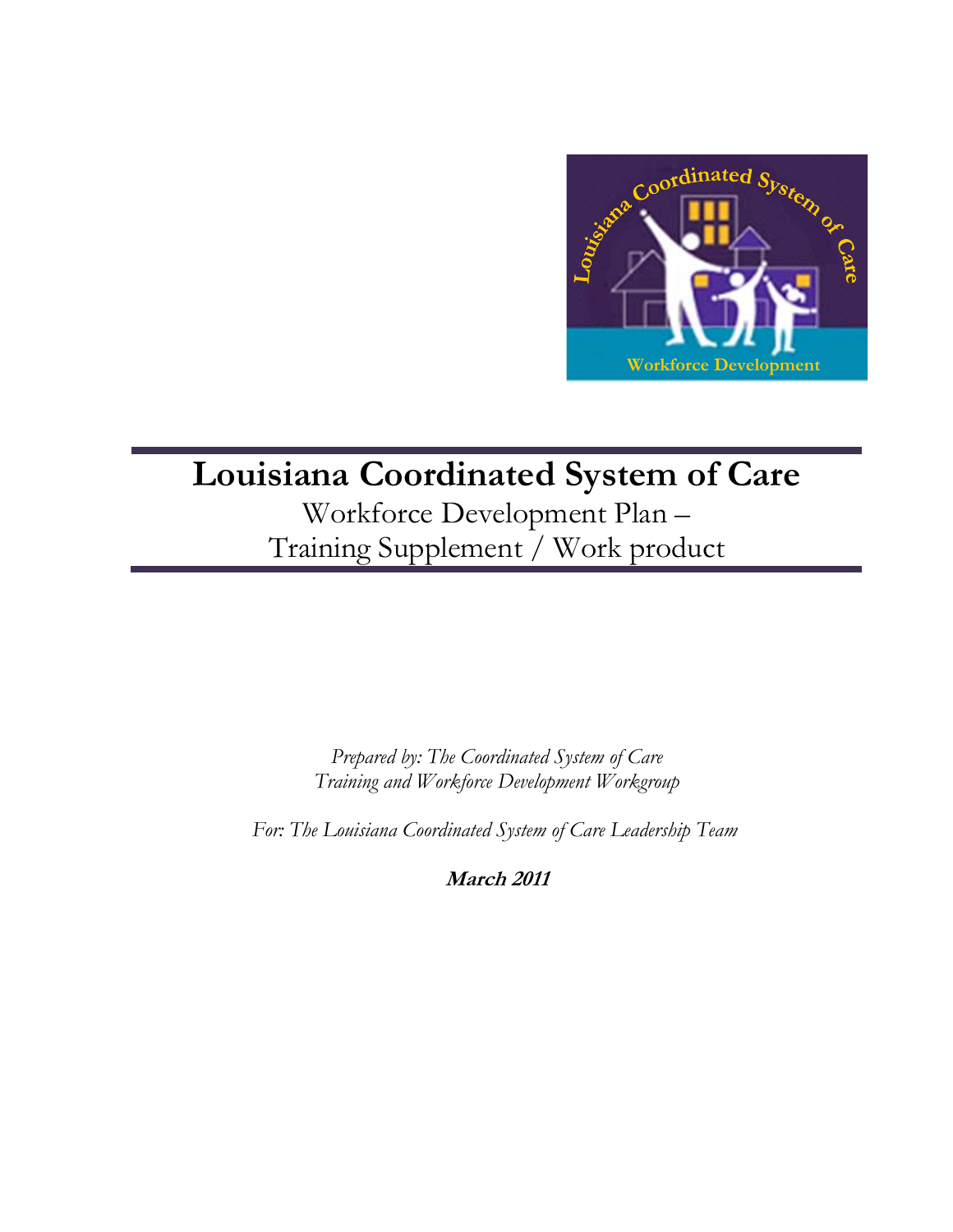## **TABLE OF CONTENTS**

**Wraparound Training (to be provided by the Maryland University Innovations Institute)**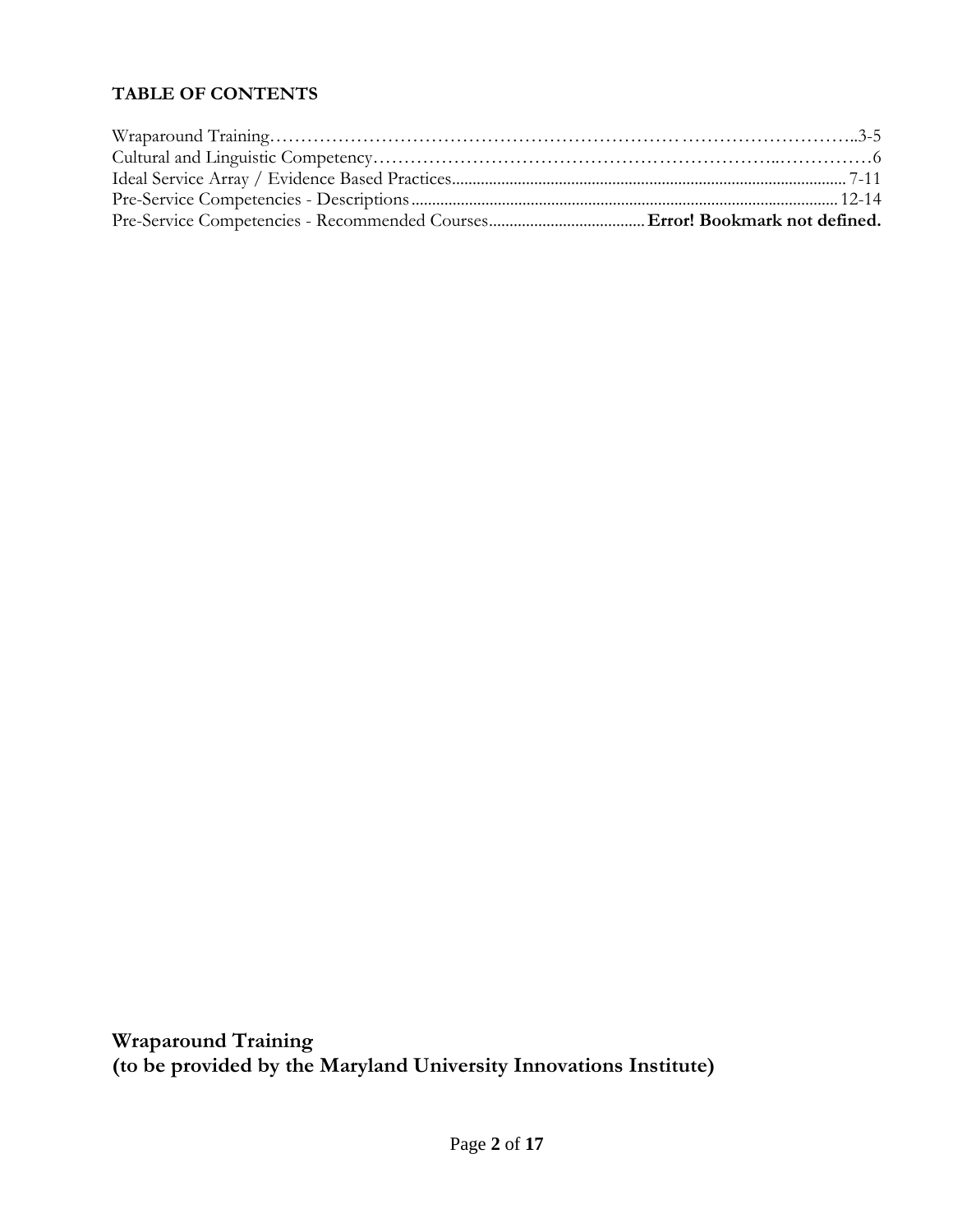#### **Core Training Course Descriptions:**

#### **System of Care Overview**

This training is designed to guide participants through the basic components of a strategic framework for building systems of care as described in Building Systems of Care: A Primer (2nd edition). In addition, participants will learn how to implement effective processes and key functions required in a system of care (SOC) and how to infuse core values into these processes and functions. Presenters will describe the Louisiana SOC framework at the policy, management and practice levels, with particular attention to the practice level and how values and principles are being applied to systemic reform across the child- and youth-serving systems.

#### **Wraparound Training:**

#### **Introduction to Wraparound**

This is the first training of the series for frontline wraparound practitioners, supervisors, and directors as well as community partners who may participate in a child and family team process. Through attendance at this training, participants will be able to:

- Gain an understanding of the critical components of the wraparound process in order to provide high fidelity wraparound practice.
- Practice these steps of the process to include eliciting the family story from multiple perspectives, reframing the family story from a strengths perspective, identifying functional strengths, developing vision statements and team missions, identifying needs, establishing outcomes, brainstorming strategies, and creating a plan of care and crisis plan that represents the work of the team.

#### **Engagement in the Wraparound Process**

This is the second training in the series for frontline wraparound practitioners, supervisors, and directors as well as community partners who may participate in a child and family team process. Through attendance at this training, participants will be able to:

- Identify barriers to engagement.
- Develop skills around engaging team members and the family.
- Utilize research-based strategies of engagement for increased positive outcomes for youth and their families.

#### **Intermediate Wraparound Practice—Improving Wraparound Practice**

This is the third training in the series for frontline wraparound practitioners, supervisors, and directors to enhance their skills and move toward higher quality practice. Common implementation challenges are addressed in this training; however, topics can be adjusted based on individual, organizational, or state need. Through attendance at this training, participants will be able to:

- Practice and utilize tools in telling and reframing the family story.
- Pull out specific and individualized functional strengths for use in the planning process
- Identify underlying needs of the youth and caregiver.
- Practice developing outcome statements and strategies that tie back to the reason for referral and address underlying needs moving the family closer to attaining their vision.

#### **Advanced Wraparound Practice—Supervision in Wraparound: Managing to Quality**

This workshop is provided for supervisors/managers in wraparound. Through attendance at this training, participants will be able to: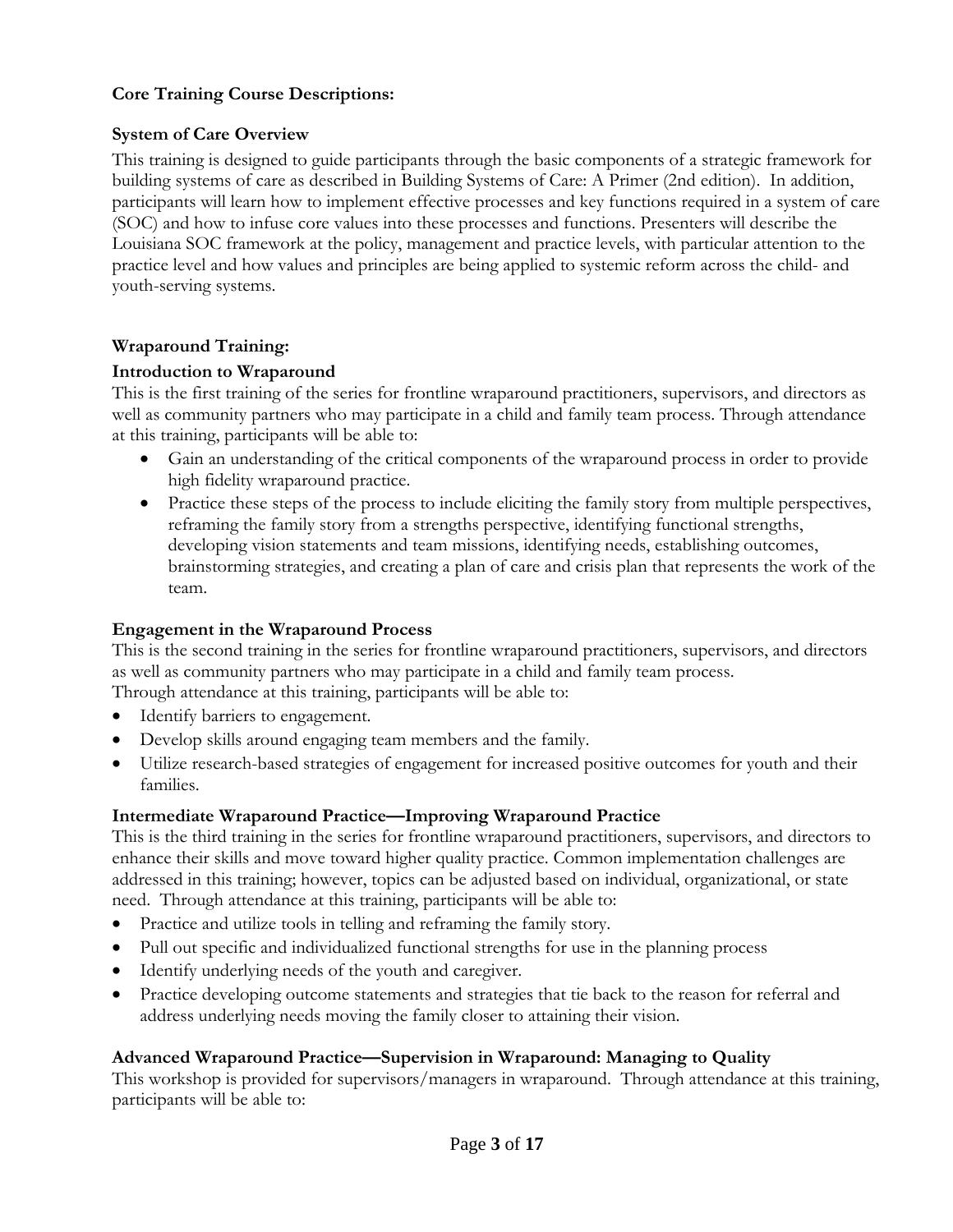- Identify the essential elements of quality wraparound implementation
- Develop an increased understanding of the role of the supervisor in quality wraparound implementation
- Learn how to manage quality throughout the phases of wraparound implementation
- Learn how to utilize supportive tools to develop quality wraparound practitioners, individualized and strength-based service plans, and team processes
- Learn how to transfer knowledge and skills to the workforce

#### **Child and Adolescent Strengths and Needs Survey (CANS) Training**

This training is designed to educate participants on using the CANS instrument in their work with families. Through attendance at this training participants will be able to:

- Define the components and the rating system of the CANS.
- Complete a sample CANS.
- Identify how to utilize CANS in plans of care.
- Identify when a more in-depth assessment is appropriate.
- Complete the CANS certification test.

#### **Family Support Organization (FSO Training**

FSO training will consist of an overview of expectations / "fit" within the CSoC and the FSO's relationship to and with the WAA, SMO, community, providers, and practitioners. This followed by more specific training regarding:

- the planning process
- staff participation
- as appropriate, the development of policies and procedures consistent with these expectations/role of the FSO within the CSoC
- possible TA around establishing or enhancing business practices necessary to effectively operate an FSO within a managed care context.

Training specific to FSO staff will be provided to assure competence in providing supports as determined appropriate within the Wraparound planning process and participation within the CSoC.

The table on the following page summarizes the purpose, goals and overall objectives for training three different groups in each implementing community.

#### **Table 4: Foundational Wraparound Training and Capacity Development UNIVERSITY OF MARYLAND INNOVATIONS INSTITUTE**

| Tier 3   | Broader community which could includes core training for Tier 1 and 2.                                                                                                                                          |
|----------|-----------------------------------------------------------------------------------------------------------------------------------------------------------------------------------------------------------------|
| Purpose: | To provide wraparound training to the broader community.                                                                                                                                                        |
| Goal:    | The goal of the broader community training is to enhance skill sets necessary in implementing<br>high fidelity wraparound through interactive, hands-on training on core elements of the<br>wraparound process. |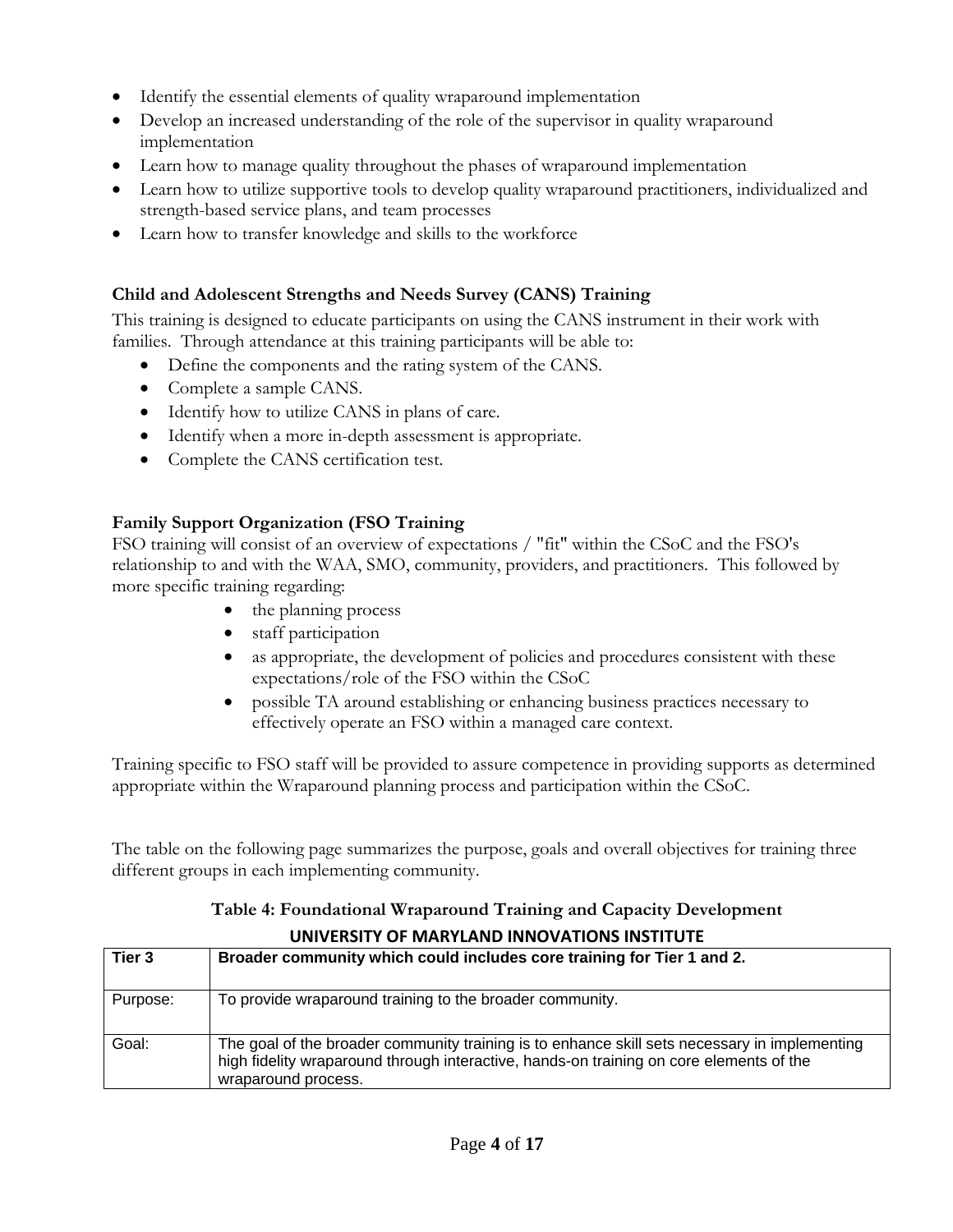| Overall     | Participants will be able to:                                                                                                                                                  |
|-------------|--------------------------------------------------------------------------------------------------------------------------------------------------------------------------------|
| Objectives: | Demonstrate understanding of fundamental system of care principles                                                                                                             |
|             | Develop skills around facilitation of child and family teams including understanding of<br>$\bullet$<br>the role of family support partners, care coordinators, and the family |
|             | Develop advanced skills around facilitation of child and family teams<br>Implementation of crisis and safety plans within the wraparound process<br>٠                          |

| Tier <sub>2</sub>      | Individuals who are directly connected to the wraparound process but are not directly<br>providing the wraparound process.                                                                                                                                                                                                                     |
|------------------------|------------------------------------------------------------------------------------------------------------------------------------------------------------------------------------------------------------------------------------------------------------------------------------------------------------------------------------------------|
| <b>Purpose:</b>        | To provide training and coaching around the wraparound process                                                                                                                                                                                                                                                                                 |
| Goal:                  | The goal of Tier 2 training process is to provide participants with the background knowledge,<br>skills and practical experience to comprehend high fidelity Wraparound in order to provide the<br>necessary implementation support to wraparound providers.                                                                                   |
| Overall<br>Objectives: | Participants will be able to demonstrate:<br>In-depth understanding of the wraparound process<br>Operationalization of fundamental system of care principles<br>Understanding of high fidelity wraparound team facilitation<br>Understanding and development of high fidelity wraparound plans of care<br>System level implementation support. |

| Individuals who are facilitating the wraparound process either as supervisors, care<br>coordinators, family support partners.                                                                                                                                                                                                                                                                                                                                                                                                                                                                                                                                                                                                                                                                                                                                        |  |  |
|----------------------------------------------------------------------------------------------------------------------------------------------------------------------------------------------------------------------------------------------------------------------------------------------------------------------------------------------------------------------------------------------------------------------------------------------------------------------------------------------------------------------------------------------------------------------------------------------------------------------------------------------------------------------------------------------------------------------------------------------------------------------------------------------------------------------------------------------------------------------|--|--|
| To provide wraparound training and coaching through a train-the-trainer process.                                                                                                                                                                                                                                                                                                                                                                                                                                                                                                                                                                                                                                                                                                                                                                                     |  |  |
| The goal of the Training of Trainers (TOT) process is to give new trainers/coaches the<br>background knowledge, skills and practical experience to provide Wraparound training and<br>technical assistance to child and family team members, communities, and workers (Care<br>Coordinators and Family Support Partners) within the wraparound process.                                                                                                                                                                                                                                                                                                                                                                                                                                                                                                              |  |  |
| After completing the TOT and mentoring process, Master Trainer candidates will be able to:<br>Explain the wraparound process and support teams and communities to put it into practice.<br>Develop an advanced understanding of wraparound principles and implementation to<br>$\bullet$<br>include providing in-state training on basic wraparound topics to care management staff,<br>stakeholders, and providers; and provide support to local teams on advanced wraparound<br>practitioner topics including: getting to the heart of the need, utilizing strengths when<br>brainstorming interventions, and effective brainstorming techniques.<br>Use effective coaching, training, and evaluation methods of the wraparound process to<br>$\bullet$<br>ensure fidelity to the model.<br>Provide implementation support for a high fidelity wraparound process. |  |  |
|                                                                                                                                                                                                                                                                                                                                                                                                                                                                                                                                                                                                                                                                                                                                                                                                                                                                      |  |  |

#### **Cultural and Linguistic Competency**

(Training may be provided through Georgetown University. Dr. Vivian Jackson has been consulted regarding this project and training.)

The training is expected to follow a similar process as that of the Family Service Organization in that components of CLC will be integrated throughout the Foundational Training and include local community orientation and follow up to assure sufficient exposure, experience with the subject matter to influence competent practice.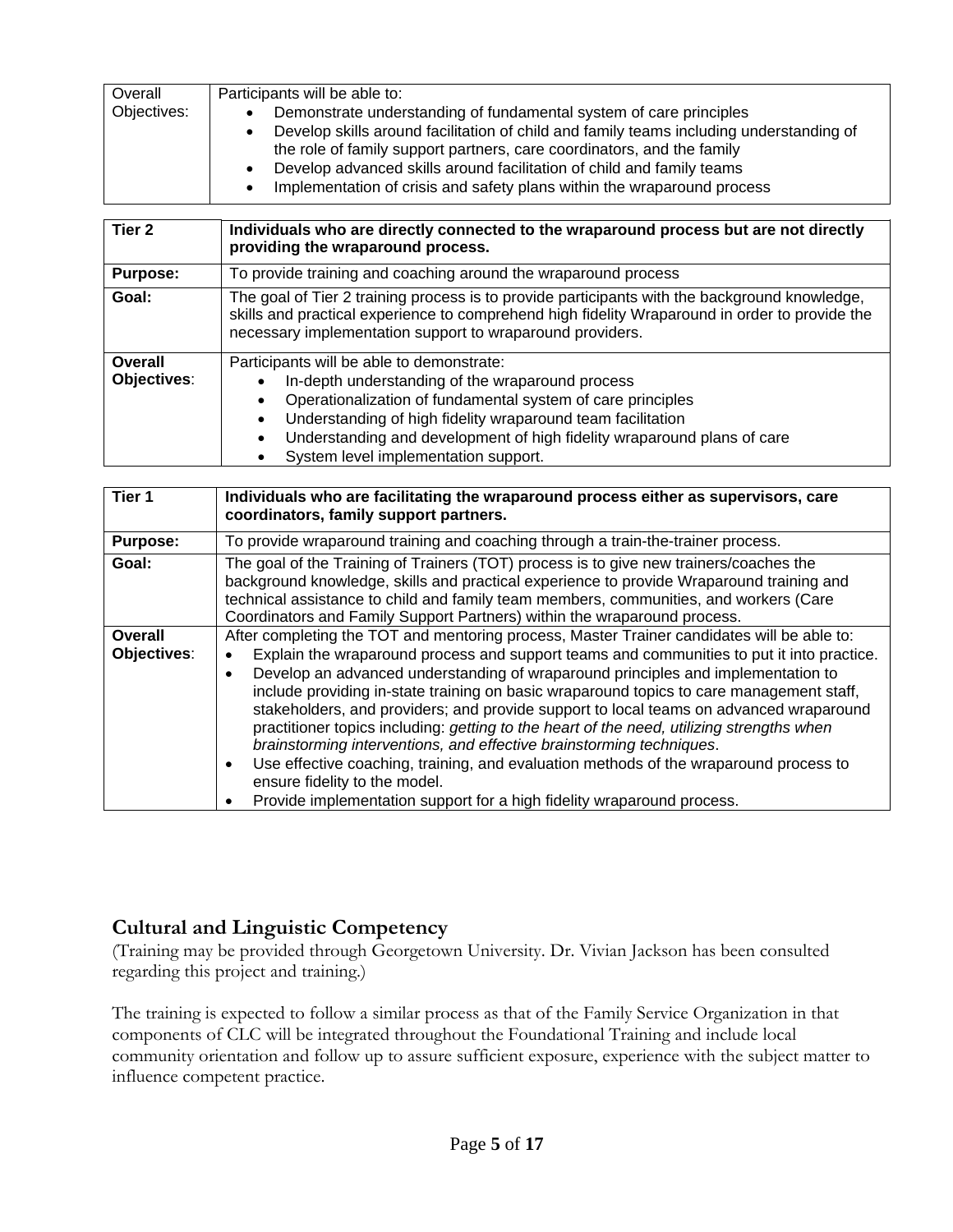- Although there is no universally accepted definition of cultural and linguistic competency, a useful definition adopted by the Office of Minority Health (OMH) distinguishes between culture, competence and the relationship between the terms:
	- o Cultural and linguistic competence is a set of congruent behaviors, attitudes and policies that come together in a system, agency or among health professionals that enables work in cross-cultural situations.
	- o "Culture" refers to integrated patterns of human behavior that include the language, thoughts, communications, actions, customs, beliefs, values, and institutions of racial, ethnic, religious, or social groups.
	- o "Competence" implies having the capacity to function effectively as an individual and an organization within the context of the cultural beliefs, behaviors, and needs presented by consumers and their communities".
- Although many people think that culture refers only to the knowledge, attitudes, beliefs, and behaviors influenced by race or ethnicity, the concept also includes factors such as age, gender, socioeconomic status, level of education, physical capacity, spirituality and religion, sexual orientation, and regional influences.

## **Ideal Service Array / Evidenced Based Practices**

| <b>RECONCILED SERVICE ARRAY (IDEAL / TOP</b><br>10) | <b>TRAINING RESOURCE (National)</b> |
|-----------------------------------------------------|-------------------------------------|
| (Non-Residential)                                   |                                     |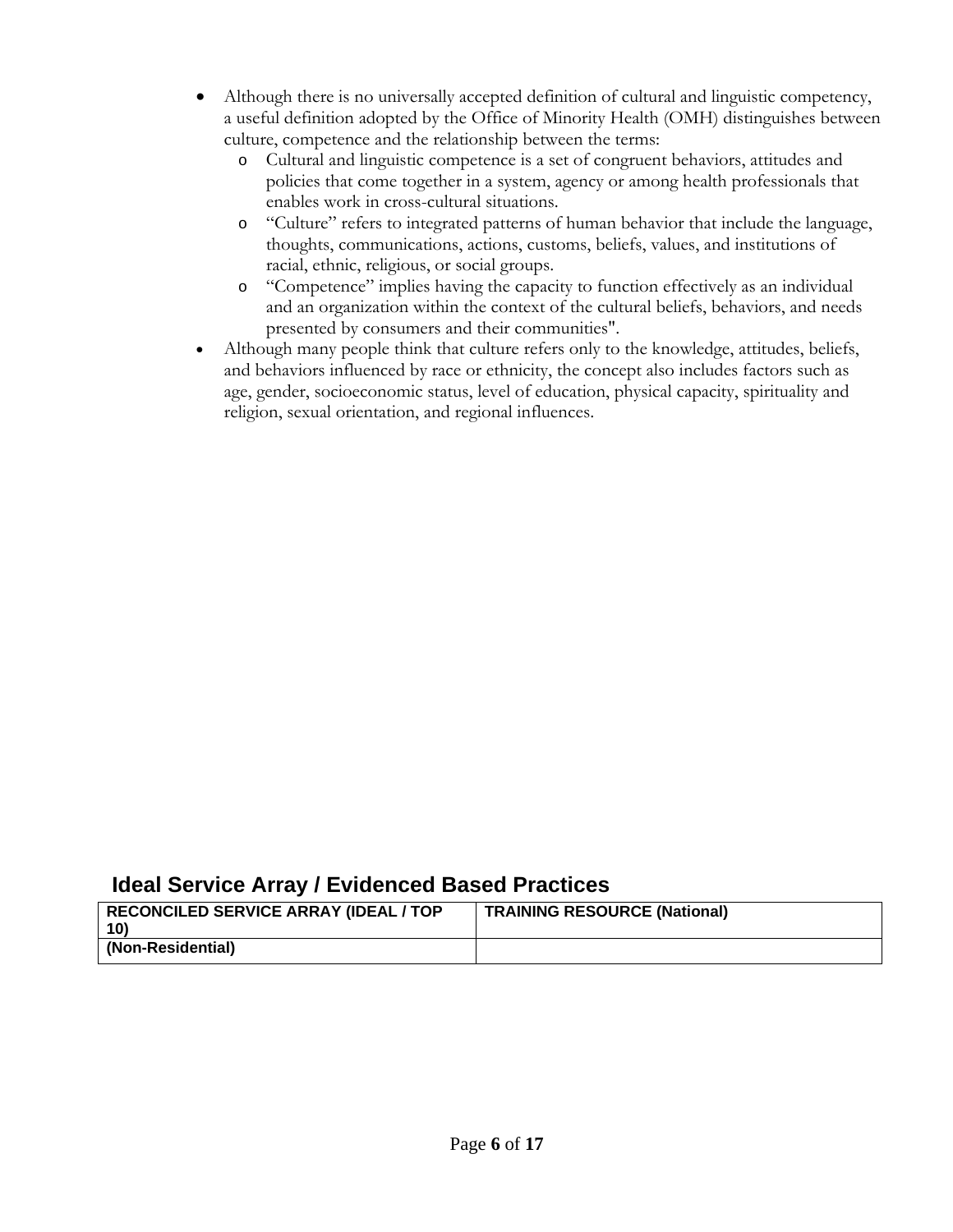| Wraparound Process -Wraparound is an intensive,<br>holistic method of engaging with individuals with<br>complex needs (most typically children, youth, and<br>their families) so that they can live in their homes<br>and communities and realize their hopes and<br>dreams. | Wraparound is not a proprietary model. Thus, there is<br>no single purveyor organization or consultant group that<br>is recognized as the single entity with which a<br>community or local initiative must contract for training,<br>skill development, or other type of human resource<br>development and support. No one manual exists for<br>wraparound, but ten essential elements and ten<br>requirements for practice have been outlined by<br>wraparound leaders and advocates. |
|------------------------------------------------------------------------------------------------------------------------------------------------------------------------------------------------------------------------------------------------------------------------------|----------------------------------------------------------------------------------------------------------------------------------------------------------------------------------------------------------------------------------------------------------------------------------------------------------------------------------------------------------------------------------------------------------------------------------------------------------------------------------------|
|                                                                                                                                                                                                                                                                              | Supporting community-level planning and<br>implementation through implementation blueprints, self-<br>assessment tools, and technical assistance. The NWI<br>has begun work to develop a series of implementation<br>tools and resources based on the framework identified<br>through research on the Community Supports for<br>Wraparound Inventory.                                                                                                                                  |
| Assessment and Diagnosis - Strengths based,<br>person-centered, family driven, wraparound                                                                                                                                                                                    | CANS training requires 2 two day trainings. Contacted<br>John Lyons, regarding costs, availability. OR                                                                                                                                                                                                                                                                                                                                                                                 |
| process                                                                                                                                                                                                                                                                      | Communimetrics.                                                                                                                                                                                                                                                                                                                                                                                                                                                                        |
| Intake                                                                                                                                                                                                                                                                       |                                                                                                                                                                                                                                                                                                                                                                                                                                                                                        |
| Psychiatric                                                                                                                                                                                                                                                                  |                                                                                                                                                                                                                                                                                                                                                                                                                                                                                        |
| Psychological                                                                                                                                                                                                                                                                |                                                                                                                                                                                                                                                                                                                                                                                                                                                                                        |
| Other                                                                                                                                                                                                                                                                        |                                                                                                                                                                                                                                                                                                                                                                                                                                                                                        |
| <b>Family Driven Case Management - LME</b><br><b>Wraparound Facilitator</b>                                                                                                                                                                                                  | 1) No specific training available through the Commission,<br>guide, application and exam.                                                                                                                                                                                                                                                                                                                                                                                              |
|                                                                                                                                                                                                                                                                              | 2) Other Medicaid sources indicated that the range of<br>courses required of Case Managers was consistent with<br>the courses identified as Pre-Service curriculum for Pre-<br>Service Competencies.                                                                                                                                                                                                                                                                                   |
|                                                                                                                                                                                                                                                                              | 3) Case Management as implemented in LA early 90s<br>was trained using in-house expertise and materials.                                                                                                                                                                                                                                                                                                                                                                               |
| Counseling                                                                                                                                                                                                                                                                   | Counseling training is available through many different<br>sources, from local and state speakers to online<br>courses. Topics need to be narrowed in order to<br>address specific intent.                                                                                                                                                                                                                                                                                             |
| <b>Community Based Services (Home and School)</b>                                                                                                                                                                                                                            |                                                                                                                                                                                                                                                                                                                                                                                                                                                                                        |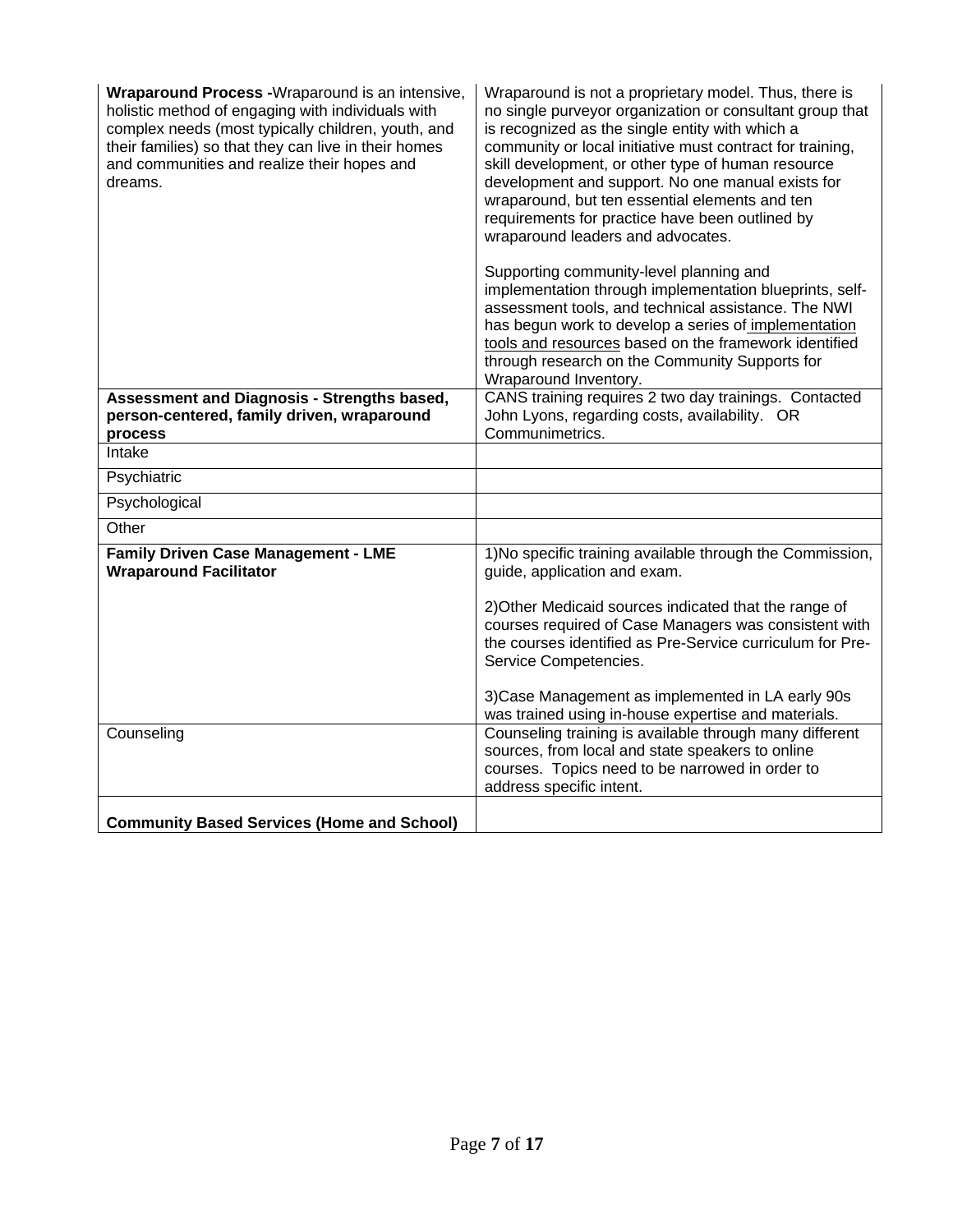| <b>Multisystemic Therapy With Psychiatric</b><br>Supports (MST-Psychiatric) is designed to treat<br>youth who are at risk for out-of-home placement<br>(in some cases, psychiatric hospitalization) due to<br>serious behavioral problems and co-occurring<br>mental health symptoms such as thought disorder,<br>bipolar affective disorder, depression, anxiety, and<br>impulsivity. Youth receiving MST-Psychiatric<br>typically are between the ages of 9 and 17. The goal<br>of MST-Psychiatric is to improve mental health<br>symptoms, suicidal behaviors, and family relations<br>while allowing youth to spend more time in school<br>and in home-based placements. Like standard MST,<br>on which it is based, MST-Psychiatric has its<br>foundation in social-ecological and social learning<br>systems theories. It includes specific clinical and<br>training components for staff designed to address<br>(1) safety risks associated with suicidal, homicidal,<br>or psychotic behaviors in youths,<br>(2) the integration of evidence-based psychiatric<br>interventions,<br>(3) contingency management for adolescent and<br>parent/caregiver substance abuse, and<br>(4) evidence-based assessment and treatment of<br>youth and parent/caregiver mental illness.<br>Functional Family Therapy (FFT) is an empirically-<br>grounded, family-based intervention program for<br>acting-out youth. A major goal of Functional Family<br>Therapy is to improve family communication and<br>supportiveness while decreasing the intense<br>negativity so often characteristic of these families.<br>Other goals include helping family members adopt | Dr. Scott W. Henggeler<br>Family ServicesResearch Center, Department of<br>Psychiatrist and Behavioral Sciences,<br>Medical University of South Carolina<br>171 Ashley Avenue<br>Charleston, SC9425-0742<br>Phone: 843.876.1800<br>Fax: 843.876.1808<br>This website(http://www.mstservices.com) provides<br>information on upcoming trainings and conferences,<br>plus discusses the benefits and uses of MST. Costs are<br>not specifically outlined on this site. There is an order<br>form on the site, however it does not describe<br>adequately describe the materials or manuals.<br>Holly de Maranville,<br>CommunicationsCoordinatorFunctional Family Therapy,<br><b>LLC</b><br>2538 57th Avenue, SWSeattle, WA 98116<br>Phone: (206) 369-5894<br>Fax: (206) 664-6230<br>Email: hollyfft@attbi.comWebsite: www.fftinc.com |
|------------------------------------------------------------------------------------------------------------------------------------------------------------------------------------------------------------------------------------------------------------------------------------------------------------------------------------------------------------------------------------------------------------------------------------------------------------------------------------------------------------------------------------------------------------------------------------------------------------------------------------------------------------------------------------------------------------------------------------------------------------------------------------------------------------------------------------------------------------------------------------------------------------------------------------------------------------------------------------------------------------------------------------------------------------------------------------------------------------------------------------------------------------------------------------------------------------------------------------------------------------------------------------------------------------------------------------------------------------------------------------------------------------------------------------------------------------------------------------------------------------------------------------------------------------------------------------------------------------------------------------------------------------------|-------------------------------------------------------------------------------------------------------------------------------------------------------------------------------------------------------------------------------------------------------------------------------------------------------------------------------------------------------------------------------------------------------------------------------------------------------------------------------------------------------------------------------------------------------------------------------------------------------------------------------------------------------------------------------------------------------------------------------------------------------------------------------------------------------------------------------------|
| positive solutions to family problems, and<br>developing positive behavior change and parenting<br>strategies. Although originally designed to treat<br>middle class families with delinquent and pre-<br>delinquent youth, the program has recently<br>included poor, multi-ethnic, multi-cultural<br>populations, with very serious problems such as<br>conduct disorder, adolescent drug abuse, and<br>violence.                                                                                                                                                                                                                                                                                                                                                                                                                                                                                                                                                                                                                                                                                                                                                                                                                                                                                                                                                                                                                                                                                                                                                                                                                                              |                                                                                                                                                                                                                                                                                                                                                                                                                                                                                                                                                                                                                                                                                                                                                                                                                                     |
| Homebuilders provides intensive, in-home crisis<br>intervention, counseling, and life-skills education for                                                                                                                                                                                                                                                                                                                                                                                                                                                                                                                                                                                                                                                                                                                                                                                                                                                                                                                                                                                                                                                                                                                                                                                                                                                                                                                                                                                                                                                                                                                                                       | Institute for Family Development<br>(253) 874-3630                                                                                                                                                                                                                                                                                                                                                                                                                                                                                                                                                                                                                                                                                                                                                                                  |
| families who have children at imminent risk of<br>placement in state-funded care. It is the oldest and<br>best-documented Intensive Family Preservation<br>Services (IFPS) program in the United States. Our<br>goal is to prevent the unnecessary out-of-home<br>placement of children through intensive, on-site<br>intervention, and to teach families new problem-<br>solving skills to prevent future crises.                                                                                                                                                                                                                                                                                                                                                                                                                                                                                                                                                                                                                                                                                                                                                                                                                                                                                                                                                                                                                                                                                                                                                                                                                                               | info@institutefamily.org<br>www.institutefamily.org<br>Book entitled "Keeping Families<br>Together The HOMEBUILDERS Model" available<br>through website; TA also<br>available through website                                                                                                                                                                                                                                                                                                                                                                                                                                                                                                                                                                                                                                       |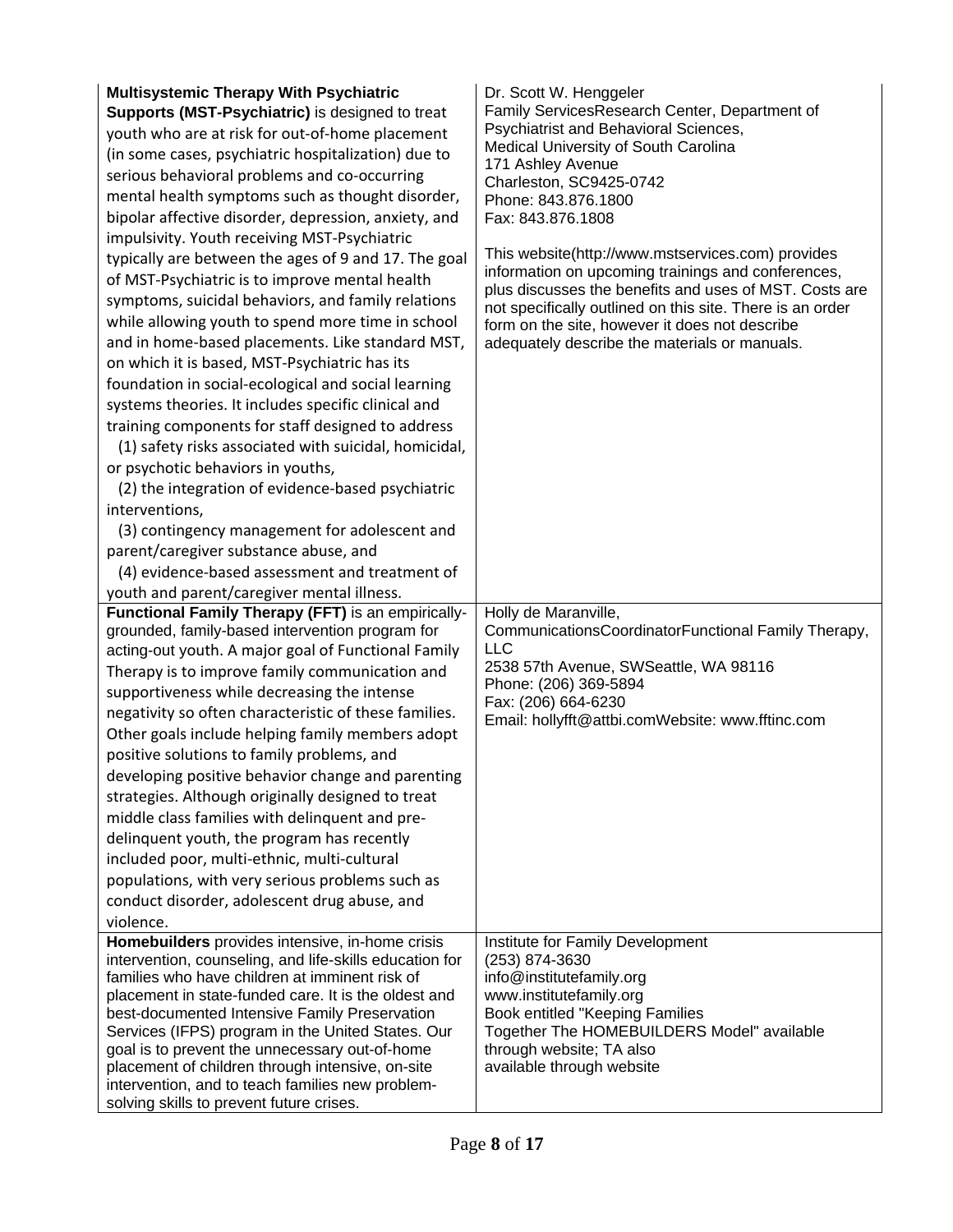| <b>MHRS</b>                                                                                                                                                                                                                                                                                                                                                                                                                                                                                                                                                                                                                                                                                                                                                                                                                                   | Explore MHRS Training unit for cross training of other<br>services listed in this table.                                                                                                                                                                                                                                                                                                                      |
|-----------------------------------------------------------------------------------------------------------------------------------------------------------------------------------------------------------------------------------------------------------------------------------------------------------------------------------------------------------------------------------------------------------------------------------------------------------------------------------------------------------------------------------------------------------------------------------------------------------------------------------------------------------------------------------------------------------------------------------------------------------------------------------------------------------------------------------------------|---------------------------------------------------------------------------------------------------------------------------------------------------------------------------------------------------------------------------------------------------------------------------------------------------------------------------------------------------------------------------------------------------------------|
| Day Treatment / Partial Hospitalization                                                                                                                                                                                                                                                                                                                                                                                                                                                                                                                                                                                                                                                                                                                                                                                                       |                                                                                                                                                                                                                                                                                                                                                                                                               |
| Intensive therapeutic day treatment: A short-<br>term, time limited intensive program of active<br>treatment with regularly scheduled hours meant to<br>assist the child/youth to recover and return to school<br>or employment. Services may include individual,<br>group and/or family counseling and therapy,<br>including substance use treatment, skills training<br>and development, behavioral health<br>prevention/promotion, medication training and<br>support, ongoing support to return to school or<br>employment, family support, medication monitoring,<br>self-help/peer services and/or medical monitoring.<br>(Adapted from the Arizona Department of Health<br>Services Division of Behavioral Health Services<br>Guide)                                                                                                   | The search for specific models for Day treatment is<br>ongoing. Consideration will be given to Day treatment<br>programs that incorporate evidence based clinical<br>interventions, family involvement (unless<br>contraindicated), adjunctive therapies such as life<br>planning skills (assistance with vocational, educational,<br>issues) and assessment/ interventions related to school<br>performance. |
| Respite (Foster homes, Individuals) is designed<br>to provide temporary, specialized care for a youth<br>with a severe emotional disturbance in the absence<br>of his/her primary care giver. Respite care allows a<br>reprieve for the primary care giver, including<br>biological, adoptive and foster parents who are<br>caring for the youth. Respite care workers will have<br>specialized knowledge and skills to provide quality<br>care needed to meet the special needs of the youth<br>with a severe emotional disturbance. Services may<br>be provided on a planned or unscheduled basis due<br>to crisis or other events, which arise. Respite care<br>assists in reaching the outcome of maintaining the<br>child/youth's placement in the home and preventing<br>placement in a more institutional setting.                     | Individual Provider Level Certification made available<br>upon completion from set number / type of courses in a<br>couple of states, Could duplicate course offerings and<br>certification process locally using Essential Learning.<br>Must be certified by DCFS.                                                                                                                                           |
| <b>Crisis Services / CART</b><br>CART is an enhancement of the existing Children's<br>Services Infrastructure.CART delivers time limited<br>services to children, youth, and their families within<br>the community. The intervention may not last longer<br>than 7 days. The program provides immediate,<br>thorough and high quality community based<br>treatment interventions to families who think that<br>they are in crisis. Services are delivered in the<br>home, in the least restrictive environment, with the<br>use of natural supports as the first choice.<br>Behavioral Aide Services - Services provided by<br>Behavioral Aides are likely within the EBPs,<br>programs or other services listed and as such<br>training would be provided as part of the program<br>training protocol.<br><b>Family Support / Education</b> | Gena Lewis, Coordinator of Training and Technical<br>Assistance - CART                                                                                                                                                                                                                                                                                                                                        |
|                                                                                                                                                                                                                                                                                                                                                                                                                                                                                                                                                                                                                                                                                                                                                                                                                                               |                                                                                                                                                                                                                                                                                                                                                                                                               |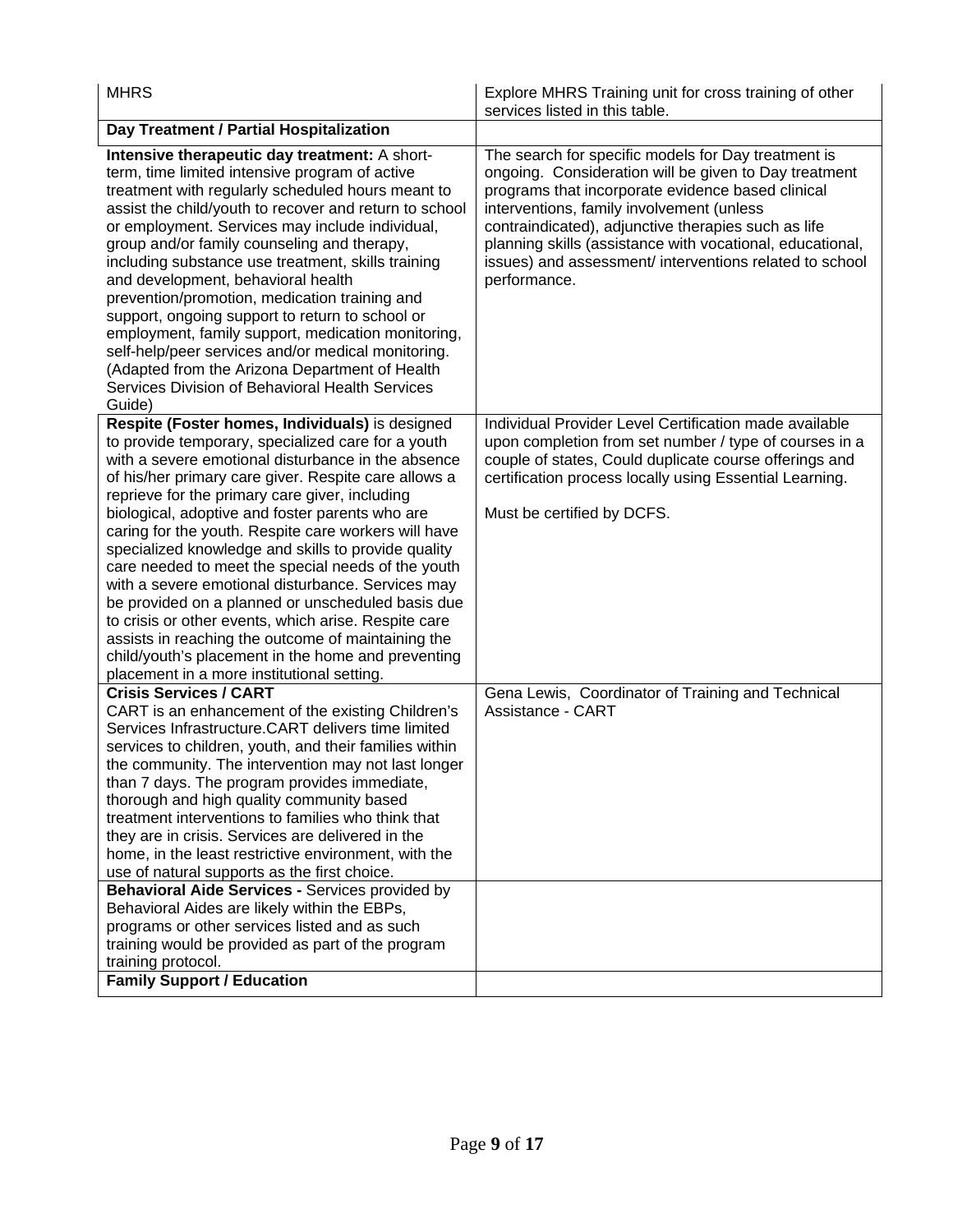| Medication Management is provided to:<br>· Assess,<br>Monitor a recipient's status in relation to treatment<br>with medication,<br>· Instruct the recipient, family, significant others or<br>caregivers of the expected effects of therapeutic<br>doses of medications, or<br>· Administer prescribed medication when ordered<br>by the psychiatrist (or other prescriber as allowed<br>under applicable law) as part of an ISP that is<br>inclusive of additional rehabilitation services and<br>supports.<br>Parent Management Training (PMT) is an adjunct                                                                                                                                                                                                                                 | Medication Management courses could be made<br>available online through essential learning - for both<br>parents and professionals.<br>http://www.jaapl.org/cgi/content/full/34/1/135                                                                                                                                                                                                                                                                                    |
|------------------------------------------------------------------------------------------------------------------------------------------------------------------------------------------------------------------------------------------------------------------------------------------------------------------------------------------------------------------------------------------------------------------------------------------------------------------------------------------------------------------------------------------------------------------------------------------------------------------------------------------------------------------------------------------------------------------------------------------------------------------------------------------------|--------------------------------------------------------------------------------------------------------------------------------------------------------------------------------------------------------------------------------------------------------------------------------------------------------------------------------------------------------------------------------------------------------------------------------------------------------------------------|
| to treatment that involves educating and coaching<br>parents to change their child's problem behaviors<br>using principles of learning theory and behavior<br>modification.                                                                                                                                                                                                                                                                                                                                                                                                                                                                                                                                                                                                                    | Implementation Sciences International Inc., a division of<br>the Oregon Social Learning Center.                                                                                                                                                                                                                                                                                                                                                                          |
| The Triple P--Positive Parenting Program is a<br>multilevel system or suite of parenting and family<br>support strategies for families with children from<br>birth to age 12, with extensions to families with<br>teenagers ages 13 to 16. Developed for use with<br>families from many cultural groups, Triple P is<br>designed to prevent social, emotional, behavioral,<br>and developmental problems in children by<br>enhancing their parents' knowledge, skills, and<br>confidence. The program, which also can be used<br>for early intervention and treatment, is founded on<br>social learning theory and draws on cognitive,<br>developmental, and public health theories. Triple P<br>has five intervention levels of increasing intensity to<br>meet each family's specific needs. | Triple P America4840 Forest Drive, Number<br>308Columbia, SC 29206Email:<br>triplepa@bellsouth.netPhone: (803) 787-<br>9944www.triplep-america.comManuals, facilitator kits,<br>and trainingavailable through the Triple P<br>Institute. Website is extremely easy to navigateand offers<br>a detailed explanation aboutthe program and costs<br>involved. Thereare varying costs associated with<br>theprogram (i.e. manuals are \$125 and up; training costs<br>vary). |
| <b>Families Facing the Future</b><br>(previously called Focus on Families)<br>Children of heroin addicts are at high risk of<br>continuing the cycle of drug abuse. Parents in<br>methadone treatment at Therapeutic Health<br>Services participated in Focus on Families, a<br>program to teach parents how to lower their<br>children's risk for drug addiction while avoiding<br>relapse themselves. Parents learned skills to<br>strengthen family bonding, encourage their<br>children's positive behaviors and school success,<br>and empower their own recovery.<br>(Residential)                                                                                                                                                                                                       | Kevin Haggerty, M.S.W.<br>Social Development Research Group<br>146 North Canal, Suite 211<br>Seattle, WA 98103<br>Tel: (206) 685-1997<br>Manual available, though not fully<br>developed; call for update on materials<br>and TA                                                                                                                                                                                                                                         |
| <b>Foster Care</b>                                                                                                                                                                                                                                                                                                                                                                                                                                                                                                                                                                                                                                                                                                                                                                             | Must be certified by DCFS                                                                                                                                                                                                                                                                                                                                                                                                                                                |
| <b>Therapeutic Foster Care</b>                                                                                                                                                                                                                                                                                                                                                                                                                                                                                                                                                                                                                                                                                                                                                                 |                                                                                                                                                                                                                                                                                                                                                                                                                                                                          |
| <b>Wraparound Foster Care</b>                                                                                                                                                                                                                                                                                                                                                                                                                                                                                                                                                                                                                                                                                                                                                                  |                                                                                                                                                                                                                                                                                                                                                                                                                                                                          |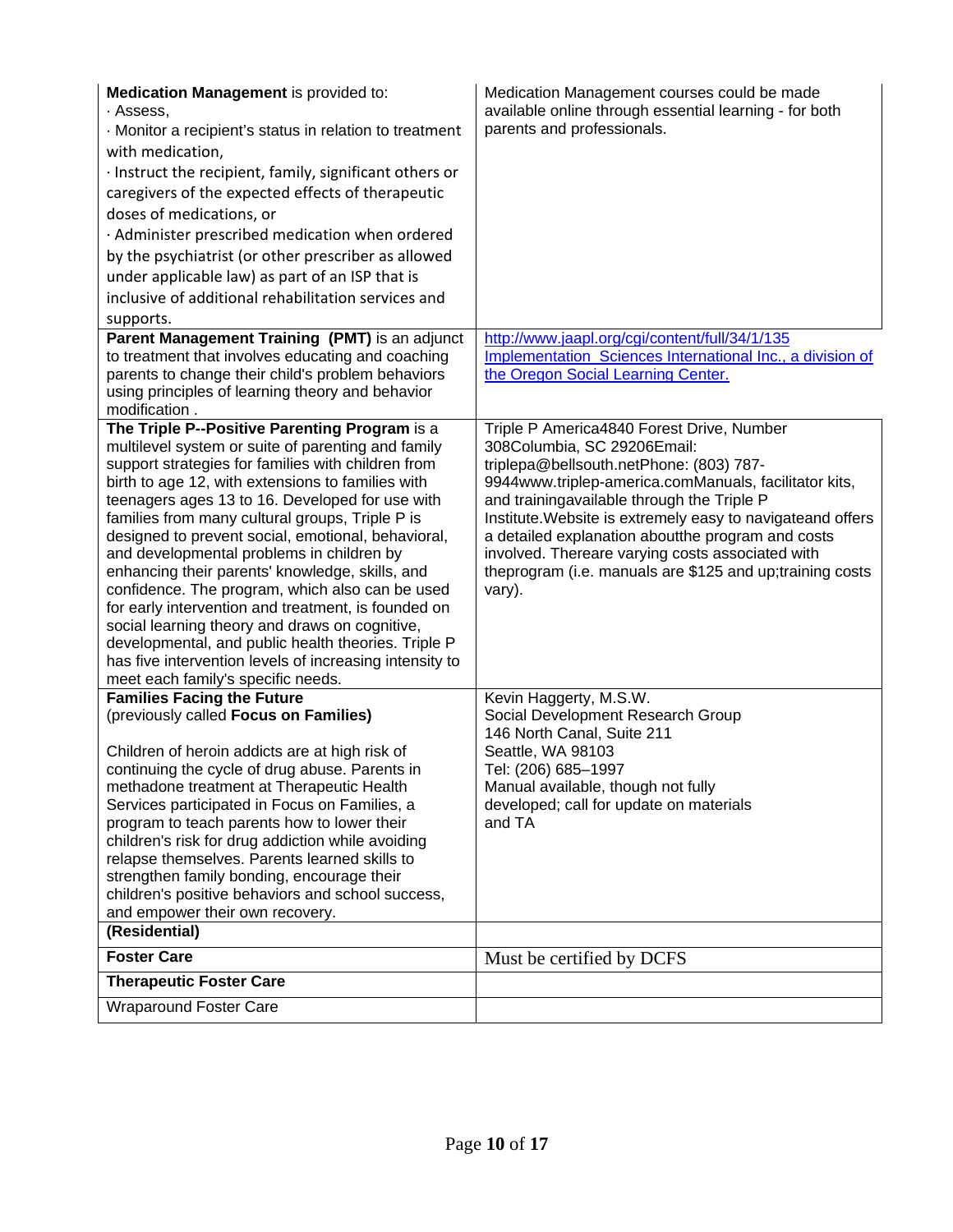| <b>Multidimensional Treatment Foster Care (MTFC)</b><br>is a community-based intervention for adolescents<br>(12-17 years of age) with severe and chronic<br>delinquency and their families. It was developed as<br>an alternative to group home treatment or State<br>training facilities for youths who have been<br>removed from their home due to conduct and<br>delinquency problems, substance use, and/or<br>involvement with the juvenile justice system.<br>Youths are typically referred to MTFC after previous<br>family preservation efforts or other out-of-home<br>placements have failed. Referrals primarily come<br>from juvenile courts and probation, mental health,<br>and child welfare agencies. MTFC aims to help<br>youth live successfully in their communities while<br>also preparing their biological parents (or adoptive<br>parents or other aftercare family), relatives, and<br>community-based agencies to provide effective<br>parenting and support that will facilitate a positive<br>reunification with the family. | Two books describe the model: Family Connections and<br><b>Blueprint for</b><br>Multidimensional Treatment Foster Care.<br>A fidelity monitoring system is in place.<br>Gerard Bouwman<br>TFC Consultants, Inc.<br>1163 Olive Street<br>Eugene, OR 97401<br>Phone: (541) 343-2388<br>Fax: (541) 343-2764<br>Email: gerardb@mtfc.com<br>Website: www.mtfc.com |
|----------------------------------------------------------------------------------------------------------------------------------------------------------------------------------------------------------------------------------------------------------------------------------------------------------------------------------------------------------------------------------------------------------------------------------------------------------------------------------------------------------------------------------------------------------------------------------------------------------------------------------------------------------------------------------------------------------------------------------------------------------------------------------------------------------------------------------------------------------------------------------------------------------------------------------------------------------------------------------------------------------------------------------------------------------|--------------------------------------------------------------------------------------------------------------------------------------------------------------------------------------------------------------------------------------------------------------------------------------------------------------------------------------------------------------|
| Residential Treatment - Psychiatric Residential<br>Treatment Facility (PRTF) services provide<br>comprehensive mental health and substance abuse<br>treatment services to children and adolescents who,<br>due to severe emotional disturbance, are in need of<br>quality active treatment that can only be provided in<br>a psychiatric residential treatment facility and for<br>whom alternative, less restrictive forms of treatment<br>have been unsuccessful or are not medically<br>indicated. Health and substance abuse treatment<br>services to children and adolescents who, due to<br>severe emotional disturbance, are in need of quality<br>active treatmentthat can only be provided in a<br>psychiatric residential treatment facility and for<br>whom alternative, less restrictive forms of treatment<br>have been unsuccessful or are not<br>medicallyindicated. (Contact person on Kansas<br>Site?)<br><b>Shelters</b>                                                                                                               | http://www.prtftraining.org/prtfTraining1.0/ (May only be<br>accessible to Kansas providers, but a good example of<br>the use of web-based technology)                                                                                                                                                                                                       |
| Specialized Programs - Sexual Abuse                                                                                                                                                                                                                                                                                                                                                                                                                                                                                                                                                                                                                                                                                                                                                                                                                                                                                                                                                                                                                      |                                                                                                                                                                                                                                                                                                                                                              |
| Substance Abuse                                                                                                                                                                                                                                                                                                                                                                                                                                                                                                                                                                                                                                                                                                                                                                                                                                                                                                                                                                                                                                          |                                                                                                                                                                                                                                                                                                                                                              |
| <b>Developmental Disabilities</b>                                                                                                                                                                                                                                                                                                                                                                                                                                                                                                                                                                                                                                                                                                                                                                                                                                                                                                                                                                                                                        |                                                                                                                                                                                                                                                                                                                                                              |
| <b>Medication Management</b>                                                                                                                                                                                                                                                                                                                                                                                                                                                                                                                                                                                                                                                                                                                                                                                                                                                                                                                                                                                                                             |                                                                                                                                                                                                                                                                                                                                                              |
| <b>Inpatient Hospital Services</b>                                                                                                                                                                                                                                                                                                                                                                                                                                                                                                                                                                                                                                                                                                                                                                                                                                                                                                                                                                                                                       |                                                                                                                                                                                                                                                                                                                                                              |
| <b>Operational Services</b>                                                                                                                                                                                                                                                                                                                                                                                                                                                                                                                                                                                                                                                                                                                                                                                                                                                                                                                                                                                                                              |                                                                                                                                                                                                                                                                                                                                                              |
| Transportation                                                                                                                                                                                                                                                                                                                                                                                                                                                                                                                                                                                                                                                                                                                                                                                                                                                                                                                                                                                                                                           |                                                                                                                                                                                                                                                                                                                                                              |
|                                                                                                                                                                                                                                                                                                                                                                                                                                                                                                                                                                                                                                                                                                                                                                                                                                                                                                                                                                                                                                                          |                                                                                                                                                                                                                                                                                                                                                              |

After School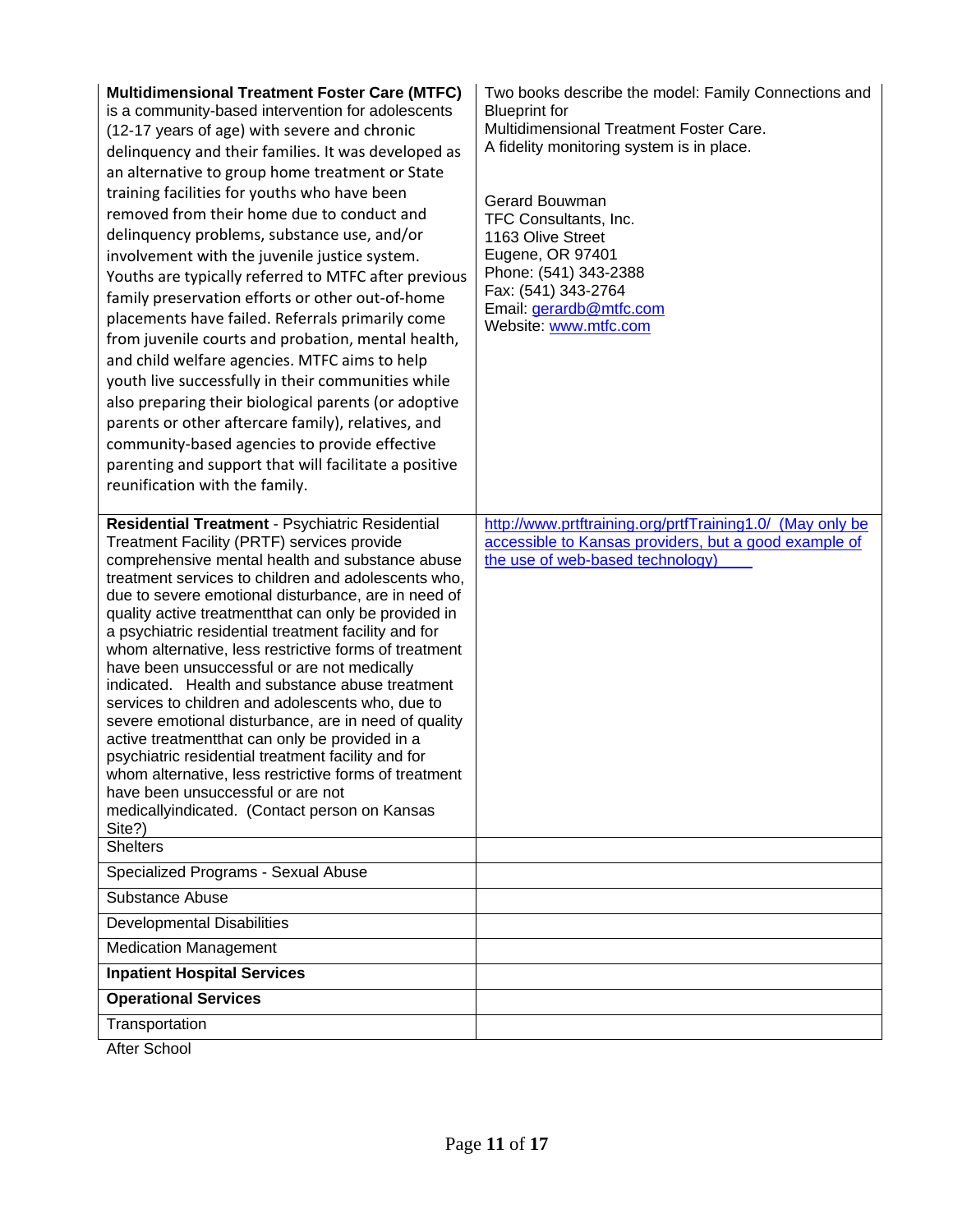## **Pre-Service Competencies – Descriptions**

The following descriptions are the pre-service knowledge base required for a core set of pre-service competencies for providers within the Louisiana Coordinated System of Care.

- **Ecological Model:** An approach that says all treatment must be offered to the family in their home, school and community. Treatment fits the family in a way that empowers parents, addresses the presenting problems, and maximizes the generalization of new skills across numerous settings. Service providers should know that the ecological model addresses problems at multiple levels and stress the interaction and integration of factors within and across all levels, and that intervening solely on the behavior of individuals often is not sufficient to sustain long-term behavior change. Ideally, interventions need also to be directed at changing influences at the interpersonal, organizational, community, and public policy levels. The goal of the ecological approach is to create a healthy community environment that provides health-promoting information and social support to enable people to live healthier lifestyles.
- **Professionalism:** Knowledge of the need to demonstrate ethical choices, values and professional practices implicit in behavioral health decisions; considering the effect of choices on community stewardship, equity, social justice and accountability; and commitment to personal and institutional development.
	- **Ethics:** Knowledge of standards of conduct or action in relation to others and as acceptable or good practice according to agreed upon rules or standards of practice established by one's profession.
	- **Confidentiality, HIPAA:** Knowledge of HIPAA and requirements/limits to confidentiality, disclosure, written releases, mandatory reporting, substance abuse federal guidelines.
- **Diversity**: Knowledge that Diversity requires personnel have the capacity to: (1) value diversity, (2) conduct self-assessment, (3) manage the dynamics of difference, (4) acquire and institutionalize cultural knowledge, and (5) adapt to the diversity and cultural contexts if individuals and communities served.
- **Assessment**: Knowledge of appraisal of clinical and community characteristics, problems, values and expectations, and environmental context. Competency in assessment also applies to the practitioner's ability to assess in an unbiased manner his or her own level of expertise to implement behavioral techniques and the outcomes of those techniques once implemented.
- **Evidence Based Practices (EBPs):** Knowledge not only of EBPs specific to treatment of children in the identified service population but also knowledge of the steps of the evidencebased practice process: ask well-formulated questions, acquire best available research evidence, appraise evidence for quality and relevance, apply evidence by engaging in shared decisionmaking with those who will be affected, analyze change and adjust practice accordingly.
- **Crisis / Suicide** 
	- **Crisis Response:** Knowledge of interventions /methods used to offer immediate, shortterm help to individuals who experience an event that produces emotional, mental, physical, and behavioral distress or problems. A crisis can refer to any situation in which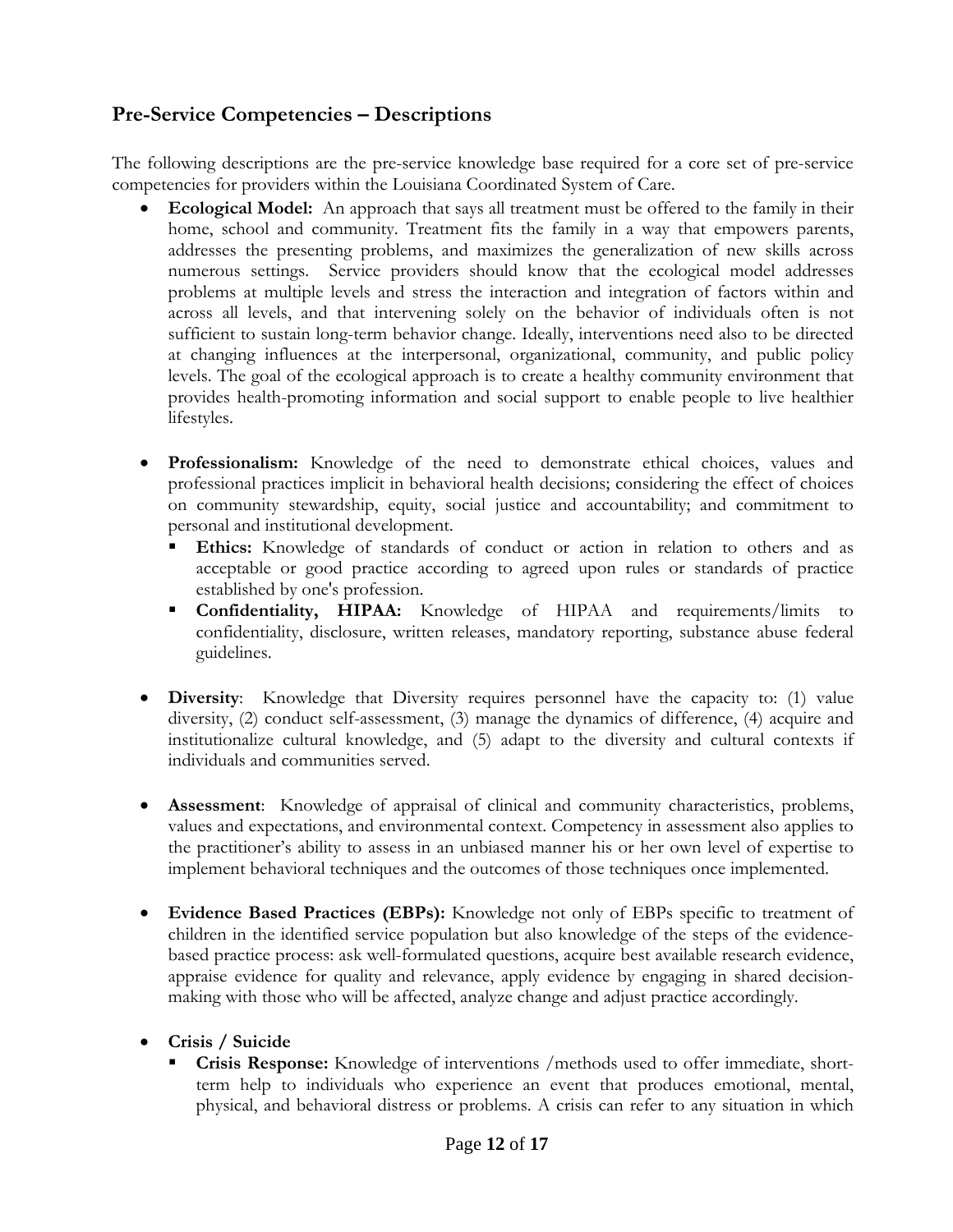the individual perceives a sudden loss of his or her ability to use effective problem-solving and coping skills.

- **Suicide Prevention:** Knowledge of structured efforts to reduce SUICIDE RISK FACTORS and promote PROTECTIVE FACTORS at the individual, community, or population-wide levels.
- **Co-occurring Disorders:** Knowledge and capacity to provide integrated screening, assessment, and treatment planning that addresses both mental health and substance abuse, each in the context of the other disorder. The term "co-occurring disorders" typically refers to an individual having co-existing mental health and substance use disorders.
- **Behavioral interventions:** Knowledge of behavioral interventions and connection with behavioral assessment. Inclusive of the provision that behavioral interventions have measureable outcomes, facilitate empowerment, are collaborative, focus on accessible / measurable phenomena, are effective with a wide range of disorders and ability levels, facilitate treatment planning, evaluation, monitoring.
- **Working with School Systems:** Knowledge of processes, rules, regulations for working with school systems on behalf of or as advocating for children experiencing difficulties in school, ranging from problems with concentration, learning, language, and perception to problems with behavior and/or making and keeping friends. Understanding that children with special needs are usually entitled to receive special services or accommodations through the public schools. Federal law mandates that every child will receive a free and appropriate education in the least restrictive environment. To support their ability to learn in school, three Federal laws apply to children with special needs:
	- The Individuals with Disabilities Education Act (IDEA) (1975)
	- Section 504 of the Rehabilitation Act of 1973
	- The Americans with Disabilities Act (ADA) (1990).

 Knowledge of how the local school system implements their response to these mandates and staff's ability to work collaboratively with school personnel.

- **Communication and Collaboration Skills**: Knowledge and ability to convey information clearly and appropriately, and to listen, observe, adjust, and negotiate as appropriate to achieve understanding and agreement on a course of action.
- **Documentation:** Knowledge and ability to demonstrate knowledge of accepted principles of client record management, prepare accurate and concise screening, intake, and assessment reports, to record treatment progress and continuing care plans that are consistent with agency standards and prepare accurate and concise discharge summaries.
- **Trauma Informed Care**: Knowledge and ability to provide comprehensive integrated, trauma-informed, and trauma-specific services. Understanding of the profound neurological, biological, psychological and social effects of trauma and violence on the individual.
- **Motivational Interviewing:** Knowledge and skills to interview in a direct, client-centered counseling style for eliciting behavior change by helping clients to explore and resolve ambivalence. The practice of motivational interviewing is part of psychotherapy, and it enables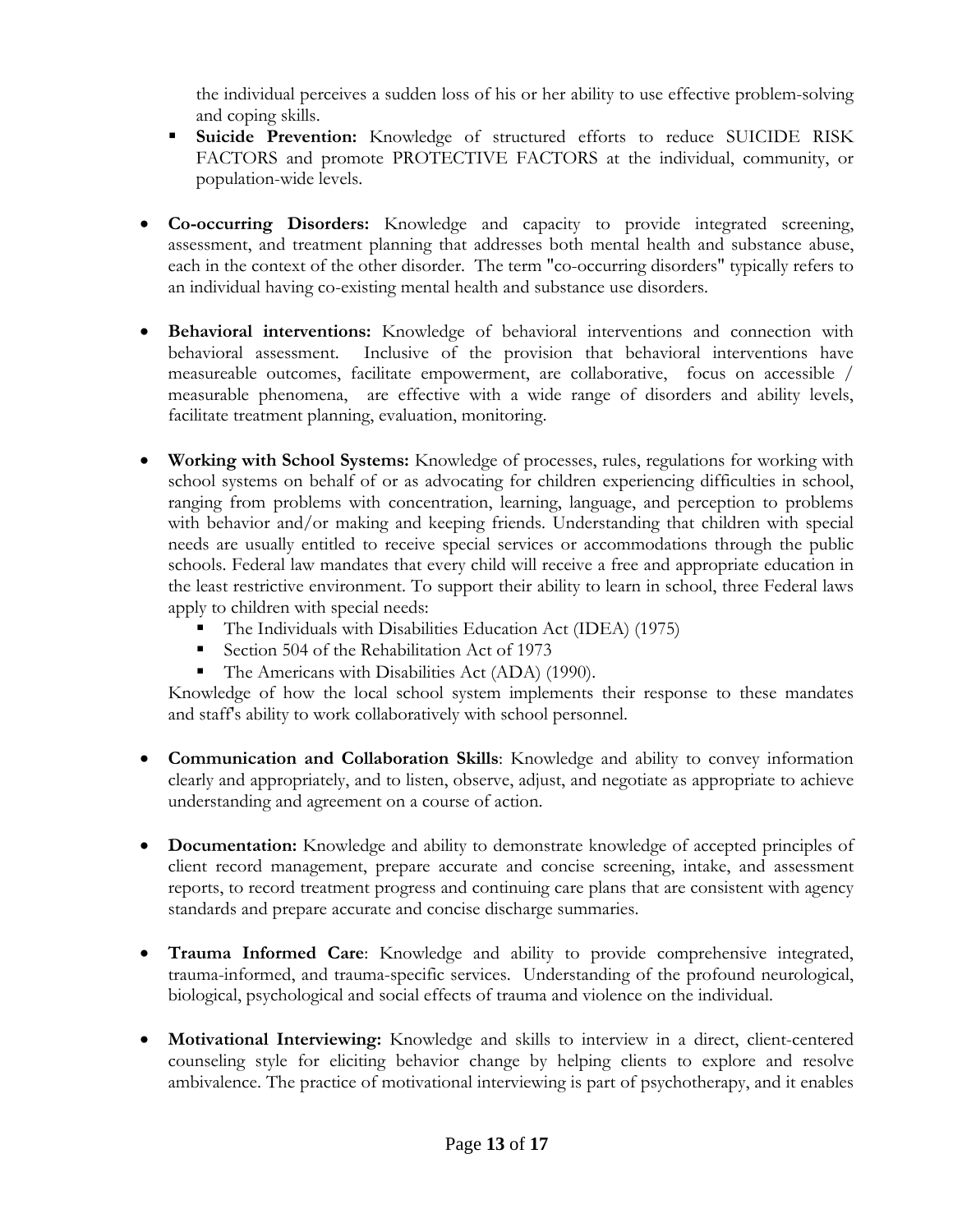clients to explore and resolve their problems. Motivational interviewing is a directive, clientcentered counseling style.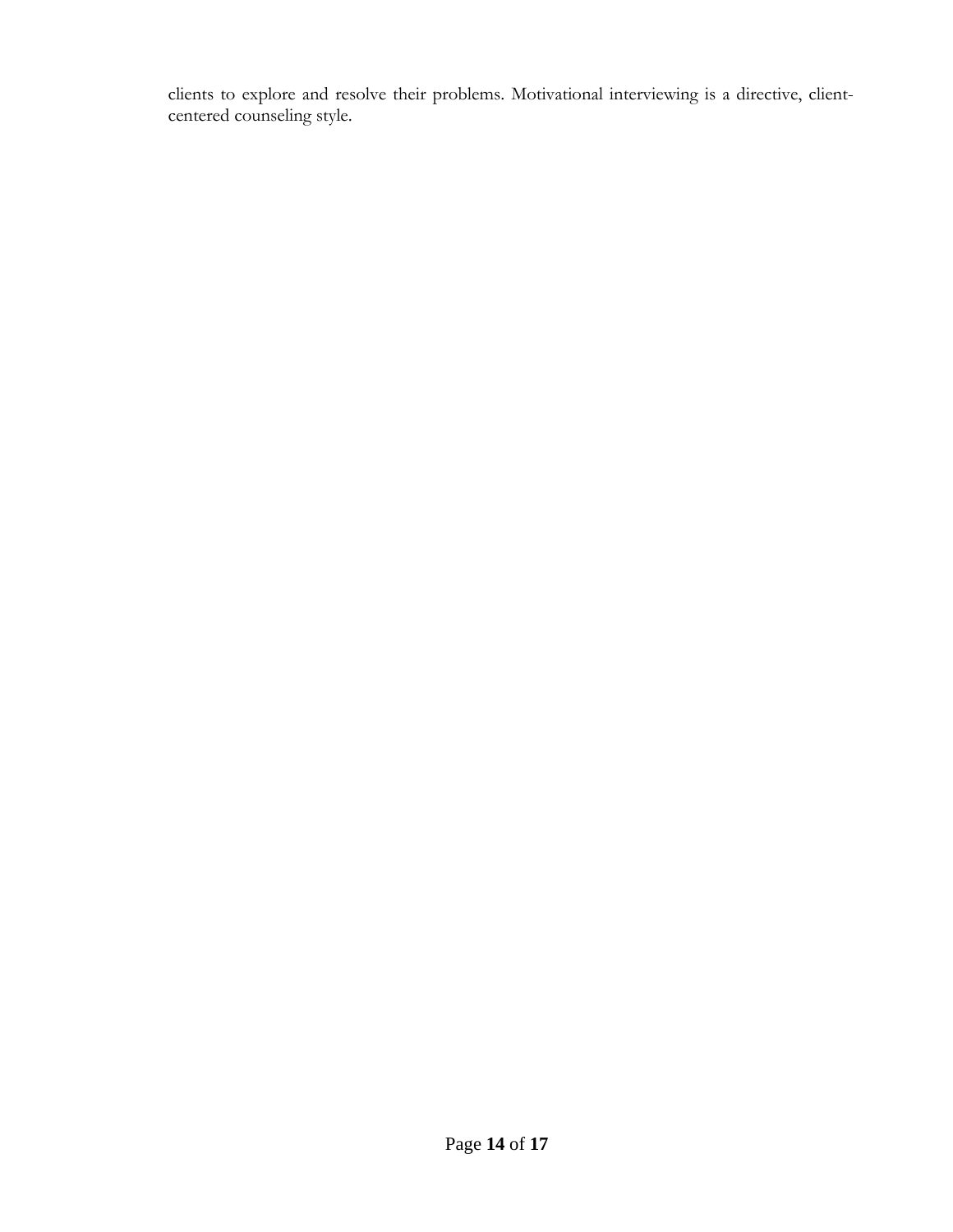# **Pre-Service Competencies – Recommended Courses**

| <b>Licensed Behavioral Health</b><br>Professional - PRE-SERVICE | <b>COURSE AVAILABILITY / TRAINING RESOURCE</b>                                         |            |
|-----------------------------------------------------------------|----------------------------------------------------------------------------------------|------------|
| <b>COMPETENCY AREA</b>                                          |                                                                                        | <b>HRS</b> |
| Professionalism                                                 | Professionalism Course (Material needs to be developed)                                | <b>TBD</b> |
| Ethics                                                          | Law, ethics and confidentiality in BH                                                  | 6.0        |
| Confidentiality, HIPAA                                          | <b>Advanced HIPAA</b>                                                                  | 1.5        |
| Diversity                                                       | <b>CDWMCC Cultural Diversity</b>                                                       | 2.0        |
| Engagement                                                      | (Material needs to be developed)                                                       | <b>TBD</b> |
| Assessment                                                      | (Material needs to be developed)                                                       | <b>TBD</b> |
| Wraparound                                                      | <b>Wraparound Initiative Resources</b>                                                 | <b>TBD</b> |
| System of Care                                                  | USF and other SOC presentations                                                        | <b>TBD</b> |
| <b>Ecological Model</b>                                         | (Stephen Phillipi, ppt?)                                                               | <b>TRD</b> |
| <b>Evidence Based Practices</b>                                 | COE presentations                                                                      | <b>TBD</b> |
| Co-Occurring Disorders                                          | NASMHPDWFD16 Co-Occurring Disorders: Treatment                                         |            |
|                                                                 | and Supports for Persons with Mental Health and                                        |            |
|                                                                 | <b>Substance Use Disorders</b>                                                         | 1.5        |
| Crisis Response<br><b>Suicide Prevention</b>                    | <b>CRM101 Crisis Management</b><br>SRR-QPR Suicide Prevention and Risk Reduction: What | 2.0        |
|                                                                 | Mental Health Practitioners Need to Know                                               |            |
|                                                                 |                                                                                        | 2.0        |
| <b>Behavioral Interventions</b>                                 | (Material needs to be developed)                                                       | <b>TBD</b> |
| Working with School Systems                                     | (Material needs to be developed)                                                       | <b>TBD</b> |
| Communication and<br><b>Collaboration Skills</b>                | LBHP, BHP - DSPCOM Communication skills and                                            |            |
|                                                                 | <b>Conflict Management skills</b>                                                      | 3.0        |
| Documentation                                                   | Guidelines for Documentation                                                           | 2.0        |
| <b>Trauma Informed Care</b>                                     | Motivational Interviewing ions, post test, YES - long<br>course)                       | 3.0        |
| Motivational Interviewing                                       | Motivational Interviewing                                                              | 4.0        |
|                                                                 |                                                                                        |            |
| SUPERVISOR ONLY                                                 |                                                                                        |            |
| Supervision                                                     | FCS101 Fundamentals of Clinical Supervision                                            | 3.0        |
|                                                                 | <b>TOTAL HRS</b>                                                                       | 30.0       |

# **Licensed Professional Practitioner – Essential Learning Courses**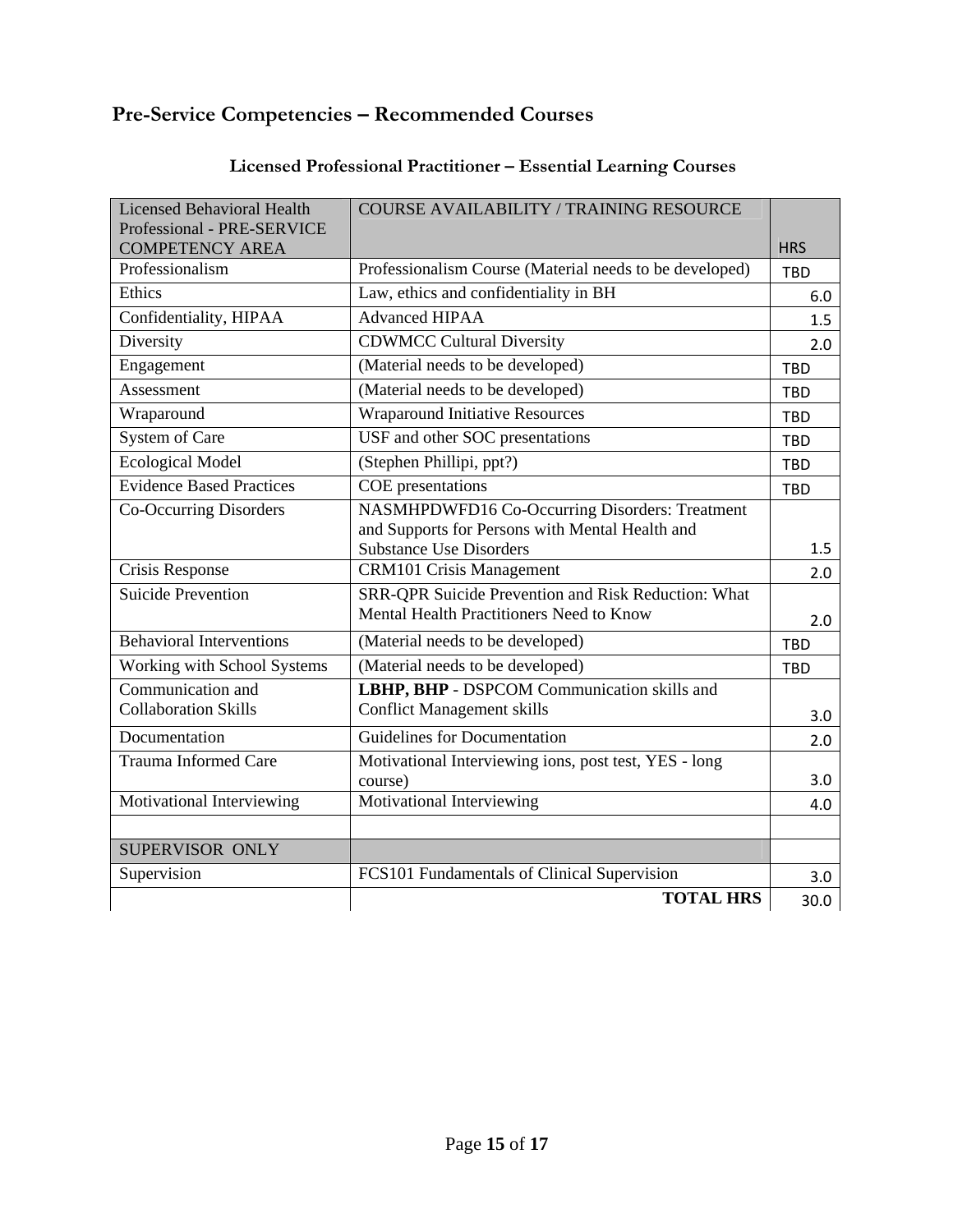| <b>Masters Level Prepared Practitioner - Essential Learning Courses</b> |  |
|-------------------------------------------------------------------------|--|
|-------------------------------------------------------------------------|--|

| <b>Behavioral Health Professional</b>     | <b>COURSE AVAILABILITY / TRAINING RESOURCE</b>          |                          |
|-------------------------------------------|---------------------------------------------------------|--------------------------|
| - PRE-SERVICE                             |                                                         |                          |
| <b>COMPETENCY AREA</b><br>Professionalism | Professionalism Course (Material needs to be developed) | <b>HRS</b><br><b>TBD</b> |
| Ethics                                    | Law, ethics and confidentiality in BH                   |                          |
|                                           | <b>Advanced HIPAA</b>                                   | 6.0                      |
| Confidentiality, HIPAA                    |                                                         | 1.5                      |
| Diversity                                 | <b>CDWMCC Cultural Diversity</b>                        | 2.0                      |
| Engagement                                | (Material needs to be developed)                        | <b>TBD</b>               |
| Assessment                                | (Material needs to be developed)                        | <b>TRD</b>               |
| Wraparound                                | <b>Wraparound Initiative Resources</b>                  | <b>TBD</b>               |
| <b>System of Care</b>                     | USF and other SOC presentations                         | <b>TBD</b>               |
| <b>Ecological Model</b>                   | (Stephen Phillipi, ppt?)                                | <b>TBD</b>               |
| <b>Evidence Based Practices</b>           | COE presentations                                       | <b>TBD</b>               |
| Co-Occurring Disorders                    | NASMHPDWFD16 Co-Occurring Disorders: Treatment          |                          |
|                                           | and Supports for Persons with Mental Health and         |                          |
|                                           | <b>Substance Use Disorders</b>                          | 1.5                      |
| Crisis Response                           | <b>CRM101 Crisis Management</b>                         | 2.0                      |
| <b>Suicide Prevention</b>                 | SRR-QPR Suicide Prevention and Risk Reduction: What     |                          |
|                                           | Mental Health Practitioners Need to Know                | 2.0                      |
| <b>Behavioral Interventions</b>           | (Material needs to be developed)                        | <b>TRD</b>               |
| Working with School Systems               | (Material needs to be developed)                        | <b>TBD</b>               |
| Communication and                         | LBHP, BHP - DSPCOM Communication skills and             |                          |
| <b>Collaboration Skills</b>               | <b>Conflict Management skills</b>                       | 3.0                      |
| Documentation                             | <b>Guidelines for Documentation</b>                     | 2.0                      |
| <b>Trauma Informed Care</b>               | Trauma Informed Treatment for Children with             |                          |
|                                           | <b>Challenging Behaviors</b>                            | 3.0                      |
| Motivational Interviewing                 | Motivational Interviewing                               | 4.0                      |
|                                           |                                                         |                          |
| SUPERVISOR ONLY                           |                                                         |                          |
| Supervision                               | FCS101 Fundamentals of Clinical Supervision             | 3.0                      |
|                                           | <b>TOTAL HRS</b>                                        | 30.0                     |